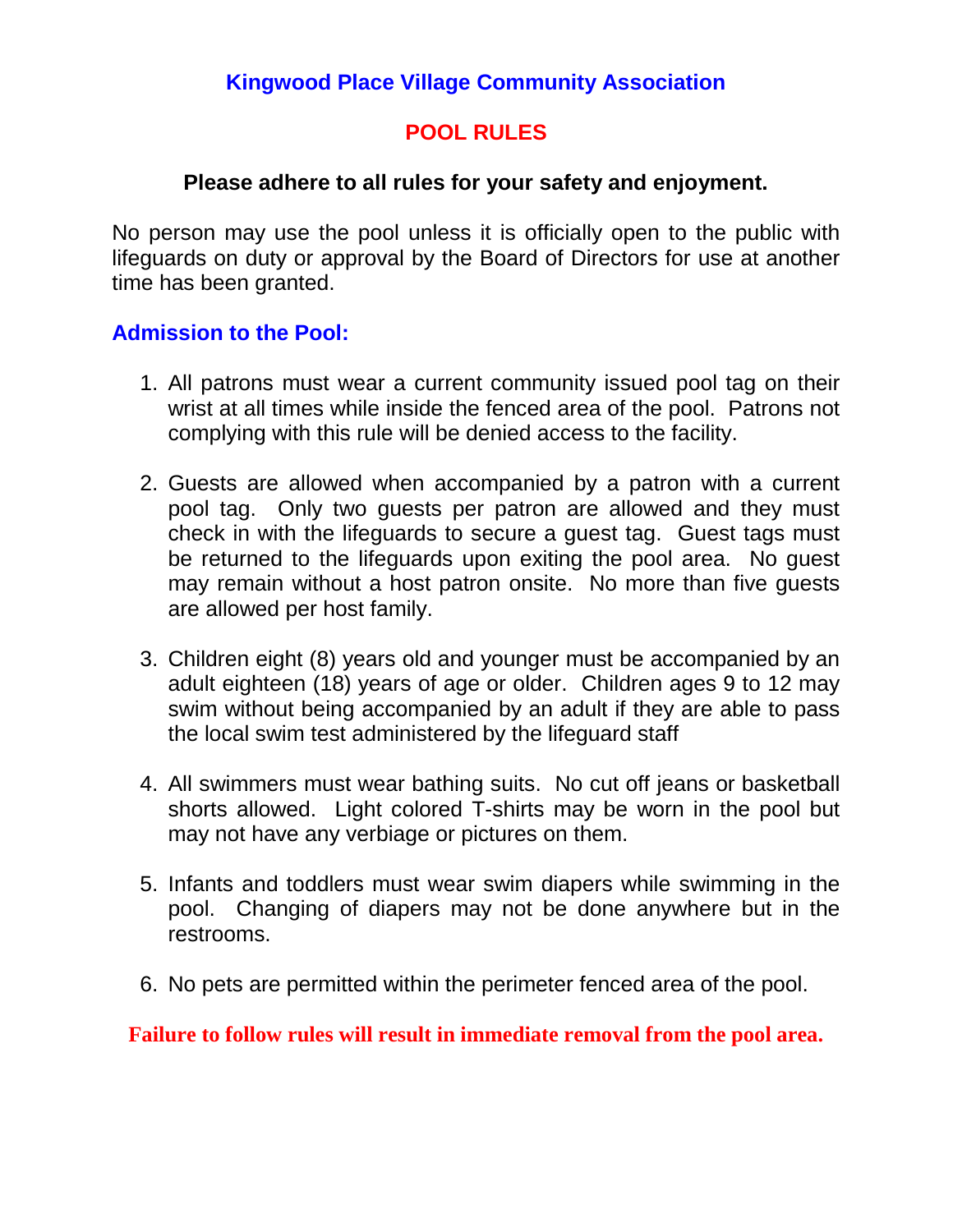# **Rules of Safety**

- 7. The lifeguard on duty has full authority to enforce all rules pertaining to the safety of the pool.
- 8. Visitation with lifeguards while they are on duty is not allowed.
- 9. Swimming with open cuts, wounds, sores or contagious disease is prohibited.
- 10. No breath holding or hyperventilation techniques are allowed in pool.
- 11. Three short whistles mean you should immediately exit the pool.
- 12. The Thunder/Lightning Rule is enforced. A storm has ended only when there has been no sounding of thunder or evidence of lighting within the prior 30 minutes and the lifeguards have signaled the pool is re-opened.
- 13. Wading Pools are restricted to children five years of age and under. Parents must monitor their children at all times.

# **Diving Board and Slide**

- 14. You must be able to swim the entire length of the pool in order to use the diving board, slide or swim in the deep end. Lifeguards may ask you to take a swim test to prove your swimming ability.
- 15. Only one person may be on the diving board or slide at one time.
- 16. Swimmer entering the pool from diving board of pool side must extend their arms beyond their head to break the impact in the water or enter feet first.
- 17. No reverse dives or inward are allowed
- 18. Inner tubes, rafts and other aquatic toys may only be used in the shallow area of the pool with lifeguard approval.
- 19. No diving is allowed where the depth of the water is less than 6 feet.
- 20. No back dives or flips off the side of the pool.